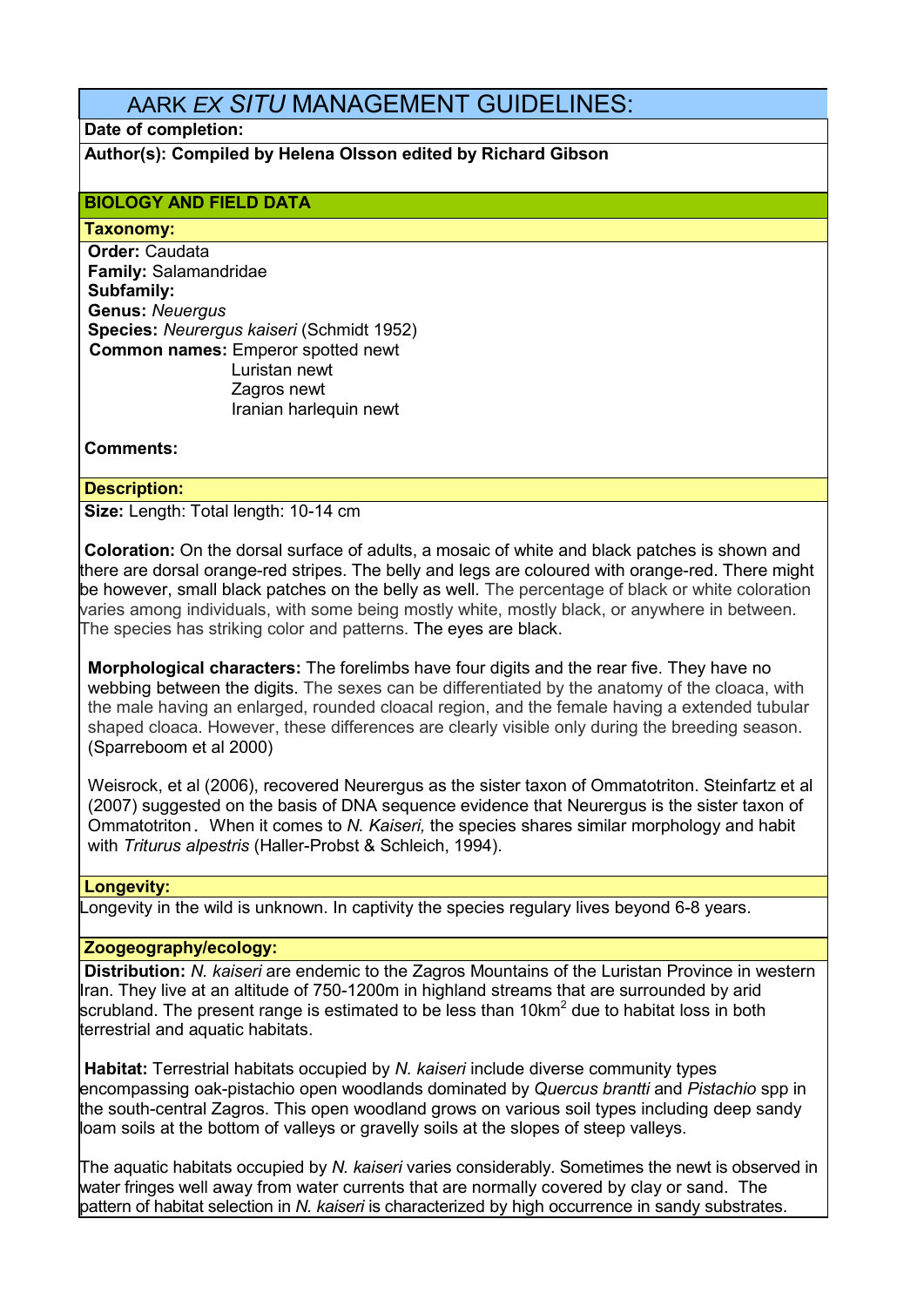In the wild *N. kaiseri* experiences a highly seasonal climate. Winters are cold and summers can be very hot and dry. Water may be present for just three or four months of the year during winter and they use ponds and pools in addition to streams. Weather conditions for the approximate area throughout the year is shown below:

|                                                   |      |                |                |             |             |              |              | Jan Feb Mar Apr May Jun Jul Aug Sep Oct Nov Dec |             |                |                |      |
|---------------------------------------------------|------|----------------|----------------|-------------|-------------|--------------|--------------|-------------------------------------------------|-------------|----------------|----------------|------|
| Æ<br>Avg. Temperature                             | 0    | $\overline{0}$ | 5              | 12          | 17          | 22           | 25           | 26                                              | 21          | 13             | 6              | -1   |
| Avg. Max<br>Temperature                           | 3    | 5              | 10             | 17          | 22          | 28           | 31           | 32                                              | 27          | 20             | 11             | 5    |
| Avg. Min<br>Q.<br>Temperature                     | $-3$ | $-3$           | $\mathbf 1$    | 6           | 11          | 16           | 20           | 20                                              | 15          | 8              | $\overline{2}$ | $-1$ |
| ৃত<br>Avg. Rain Days                              | 2    | 2              | 5              | 6           | 5           | $\mathbf{1}$ | $\mathbf{1}$ | $\overline{0}$                                  | 1           | 3              | 3              | 3    |
| $\mathfrak{g}^*_{\mathfrak{g}}$<br>Avg. Snow Days | 4    | 3              | $\overline{2}$ | $\mathbf 0$ | $\mathbf 0$ | $\theta$     | 0            | $\overline{0}$                                  | $\mathbf 0$ | $\overline{0}$ | 0              | 2    |

http://www.climate-zone.com/climate/iran/celsius/tabriz.htm )

**Population:** Estimated to be less than 1000 adults in the wild (www.iucn.org, www.caudata.org)

**Status:** The species is listed as Critically endangered (CR) in the IUCN Red List of threatened species (2008) due to habitat fragmentation and destruction, overcollecting and being used as a pet in the Iranian as well as foreign pet shops.

The Global Amphibian Assessment cites the following evidence: "its extent of occurrence is less than 100 km<sup>2</sup>, its area of occupancy is less than 10 km<sup>2</sup>, its populations are severely fragmented, and there is a continuing decline in the extent and quality of its habitat, as well as a decline in the number of mature individuals due to overharvesting for the illegal pet trade".

The newts of Zagros Mountains, especially the genus *Neurergus*, are extremely sensitive to environmental change because they live in marginal conditions (www.open.ac.uk/daptf/froglog/FROGLOG-56-2.html).

Habitat loss is a result of wood extraction for small-scale subsistence use. There have also been recent severe droughts and damming of the few known inhabited streams. Some of the small streams (serving as breeding sites) have dried out due to the severe drought of recent years. Populations previously occurring in these areas have been extirpated. Water contamination (either from human disposal, where the habitats are close to villages or small townships, or by chemical pollutants such as fertilizers, insecticides and herbicides) may also be having an effect on reproductive success and on various life stages

(http://www.open.ac.uk/daptf/froglog/FROGLOG-56-2.html).

A further major threat is overharvesting of mature individuals for the illegal pet-trade. As said before, it is estimated that fewer that 1000 mature individuals exists today. The species may also face other un-quantified threats like chytrid fungus and iridoviruses that have spread rapidly in other regions of the world with horrifying consequences (Chinchar, V.G 2002, Wright and Whitaker 2001).

*Neurergus kaiseri* may also be affected by climate change (Carey and Alexander 2003).

**Diet:**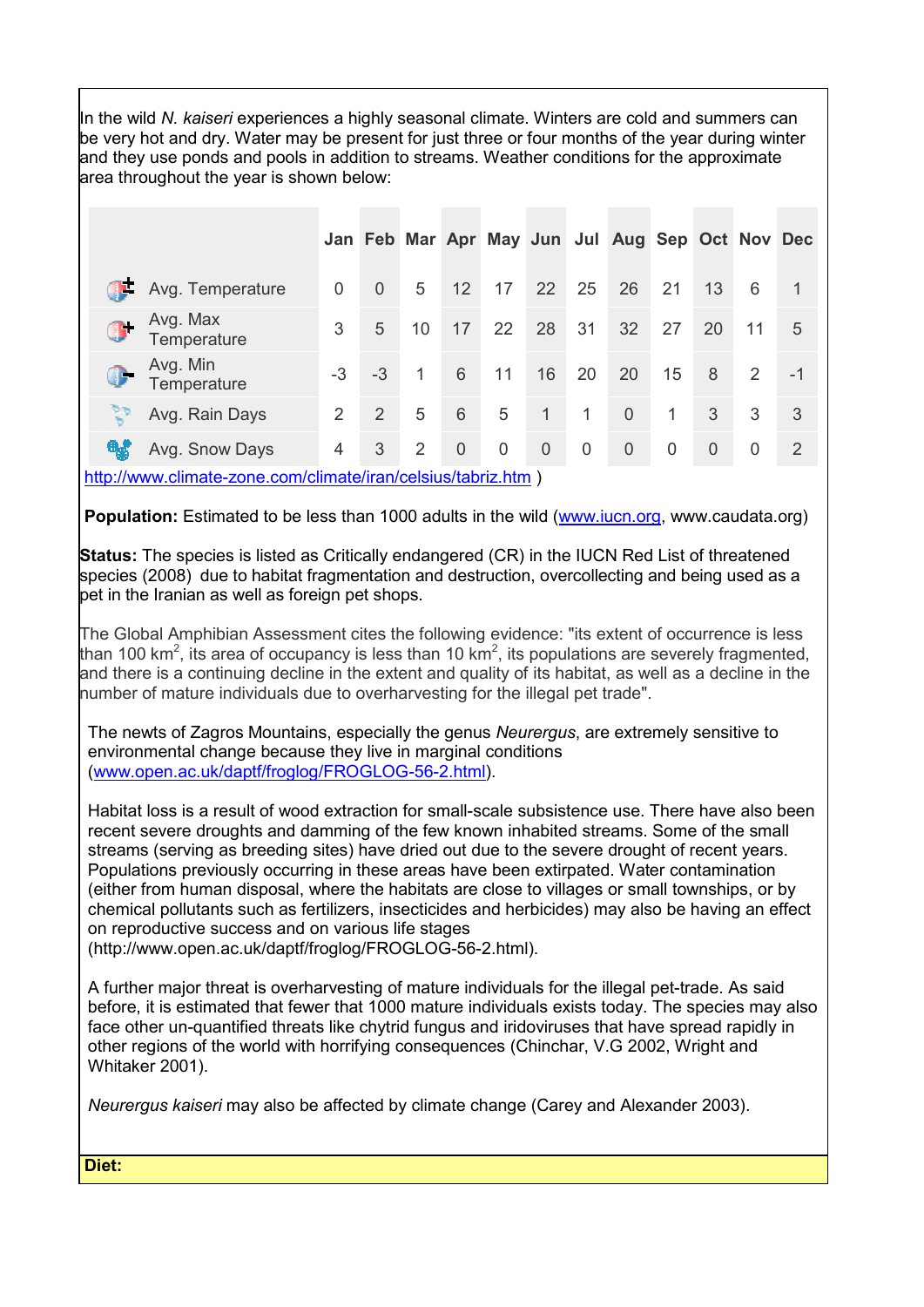A wide variety of suitable-sized invertebrates.

# **Reproduction:**

## **Sexual maturity/age at first breeding:**

*N. kaiseri* reach breeding size at 2-3 years of age.

# **Seasonality:**

Although no information is available regarding wintering activity of *Neurergus kaiseri* in its Iranian range, the appearance of the animal in early spring and disappearance in summer implies that this newt requires both upland and wetland habitat that contain suitable aquatic environment during the breeding season and subterranean burrows appropriate for aestivating and overwintering. The appearance of *N. kaiseri* in early spring (Late march-Early April) and their disappearance in summer (from late June-July) suggests that this taxon is dependent on both terrestrial and aquatic habitats (further investigation needed to reveal the exact proportion of aquatic and terrestrial life, pers. comm).

# **Eggs/oviposition/clutch size/ development:**

In the breeding season, courtship takes place in the water. Females of *N. kaiseri* are recognized from males based on their swollen bodies, indicating presence of enlarged ovarian follicles as well as the flat shape of the cloaca. Eggs are laid singly or in small clumps on aquatic vegetation or on rocks (pers comm). After a few weeks, the larvae are found in the water and it takes about 2 months for the larvae to complete metamorphosis

(http://www.open.ac.uk/daptf/froglog/FROGLOG-56-2.html).

# **Activity and other notable behaviour:**

 *N. kaiseri* utilise still ponds for reproduction. Outside of the breeding season, *Neurergus* typically remain terrestrial.

Unlike the other *Neurergus* species, *N. kaiseri* have been observed breeding in stagnant pondtype environments. Although they inhabit still water in the wild, captive breeding has generally taken place in aquariums that have some gentle water flow.

The following is a summary of results obtained by Sparreboom et al., 2000, and should be viewed as a general guide to breeding behaviour.

"The courtship behaviour of *Neurergus* is similar for all four species, and resembles that of some *Triturus* species, e *T. alpestris*. The resemblance applies especially to *N. kaiseri*. *N. crocatus, N. strauchii,* and *N. microspilotus* will actively pursue females and attempt to block their path, while pursuit is limited in *N. kaiseri*. *N. microspilotus* males survey their surroundings from an elevated spot, and return there after unsuccessful pursuits. Tail fanning is observed in all four species, which consists of the male folding the tail along the side of the body and undulating the entire tail, or only the distal portion, usually while standing perpendicular to the female. Males may fan from either the left or right side. The amplitude of the fan is smallest in *N. kaiseri*. There is a noticeable difference in the duration of fanning bouts between *N. strauchii* and *N. crocatus*, with those of *N. crocatus* being longer in duration than *N. strauchii*. After a period, the male will attempt to lead the female off by creeping in front of her, while undulating a slightly raised tail. A responsive female will follow, occasionally undulating her tail. Shortly thereafter, the male deposits a spermatophore and leads the female over it, at which point he pivots 90° to a perpendicular position. This is commonly known as the "brake", and effectively stops the female's progression such that her cloaca is just over the spermatophore. Competing males of *N. strauchii* may interrupt a courtship display in progress, thus assuming the courting position. Females of *N. strauchii* and *N. crocatus* deposit eggs on the undersides of flat rocks, while *N. microspilotus* opt for crevices or hollows of stones. *N. kaiseri* females deposit eggs on shaded, rough surfaces, including, but not restricted to the undersides of stones."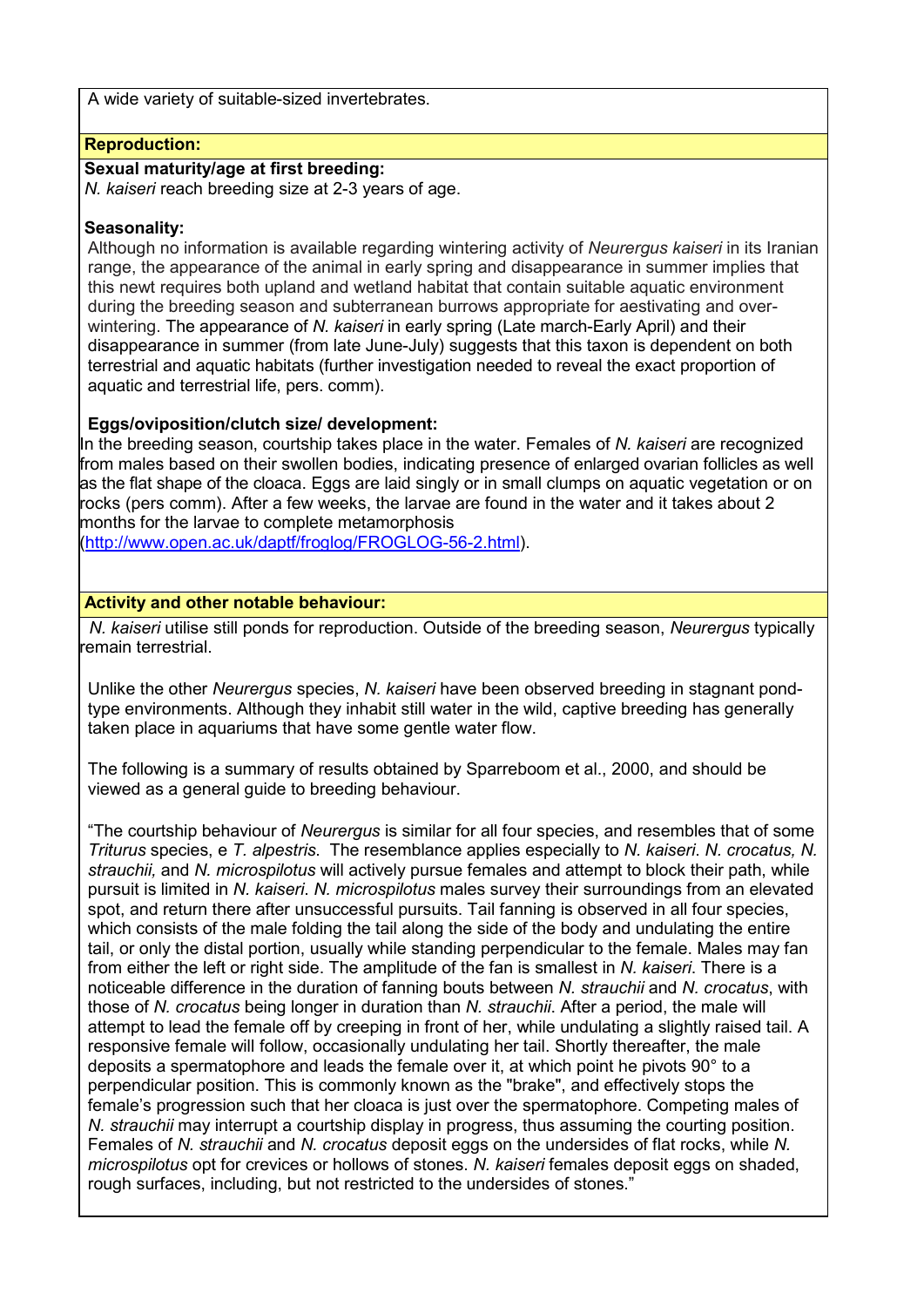The streams and ponds inhabited by these newts are mostly surrounded by very arid scrubland. The newts require relatively complex mosaic landscapes that include terrestrial elements for foraging, protection and hibernation as well as aquatic habitats with good quality and a rich invertebrate food base. Connective habitats that enable migration between terrestrial and aquatic habitats are also important determinants of population size and abundance (www.globalamphibians.org). The aquatic habitat of the *Neurergus* newts is closely related to shallow, cool, clear mountain streams and nearby vegetation (Baloutchi and Kami 1995).

## **MAINTENANCE IN CAPTIVITY**

## **Accommodation**

#### **Adult animals:**

**Enclosure design:** Depending on whether a "natural" looking set up is required, as would be preferred for a public exhibit, or a "laboratory" one, for ease of maintenance in an off-show breeding set up or even a bio-secure set-up, many different materials can be utilised:

## *"Natural" method*

The housing needs of *N. kaiseri* are similar to those of other newts that migrate seasonally between land and water. When kept aquatic, most keepers opt for a large semi-aquatic setup containing plenty of rocks and hides, both above and below water. Water level need not be too deep, with levels of 20-30 cm (8-12in) being typical. It is unclear whether or not these animals utilize swiftly-moving water in the wild. Thus the filter should produce no more than gentle movement of the water in the tank. Some suggest that a simple aquarium with gravel on the bottom (app.1,5 cm deep) and limestone pieces as hiding places works nicely. Java moss can be used for egg laying.

Suggested enclosure dimensions: 50x30x30 cm for 4 adults. No additional humidity or rainfall is required. In most European countries a normal photoperiod of natural daylight is reported to be enough and certain keepers have reported –ve phototaxis by adults.

"For periods of terrestrial housing, most keepers opt for a soil-based substrate kept on the dryside. The enclosure should be furnished with plenty of stacked rocks or bark. Environments for this species do not need to be misted and excess moisture may be detrimental. It is recommended that a moisture gradient be provided in the soil by adding water to only one end of the enclosure. A shallow water bowl provides insurance against drying out and the animals will often use it. The crevices between the pieces of rock or bark provide the animals with a full range of moisture options and hiding places. Bricks with holes in them are also very appropriate, for both aquatic and terrestrial habitats" (Aartse-Tuyn, M., S. Bogaerts, A. Cann, C. Deurloo, Morg, and J Macke 2008. Neurergus kaiseri. Caudata Culture website

http://www.caudata.org/cc/species/Neurergus/N\_kaiseri.shtml.)

"Appropriate housing for *N. kaiseri* during the summer months is a much-debated topic. In the wild, to the best of our knowledge, these animals spend the summer in hot dry habitat with little or no access to water. Their water source normally dries up and they have no choice but to aestivate for many months on land. Thus, many keepers believe that it is important to keep the animals fully terrestrial outside of the breeding season. Some believe that it is important to replicate their normal yearly cycle as closely as possible and that the terrestrial phase helps to prepare the animals for breeding. In contrast, other keepers report successful housing and breeding of animals that have been kept fully aquatic all year round. However, not enough reproductions have been reported to say conclusively what effect terrestrial versus aquatic housing has on breeding in the long-term. In most cases, *N. kaiseri* never "choose" to move from the water to the land portion of the tank at any time. This is in contrast to some newt species, such as *Triturus*, in which most adults will voluntarily move to the land portion of the tank in summer "(Aartse-Tuyn, M., S. Bogaerts, A. Cann, C. Deurloo, Morg, and J Macke 2008. Neurergus kaiseri. Caudata Culture website

http://www.caudata.org/cc/species/Neurergus/N\_kaiseri.shtml.)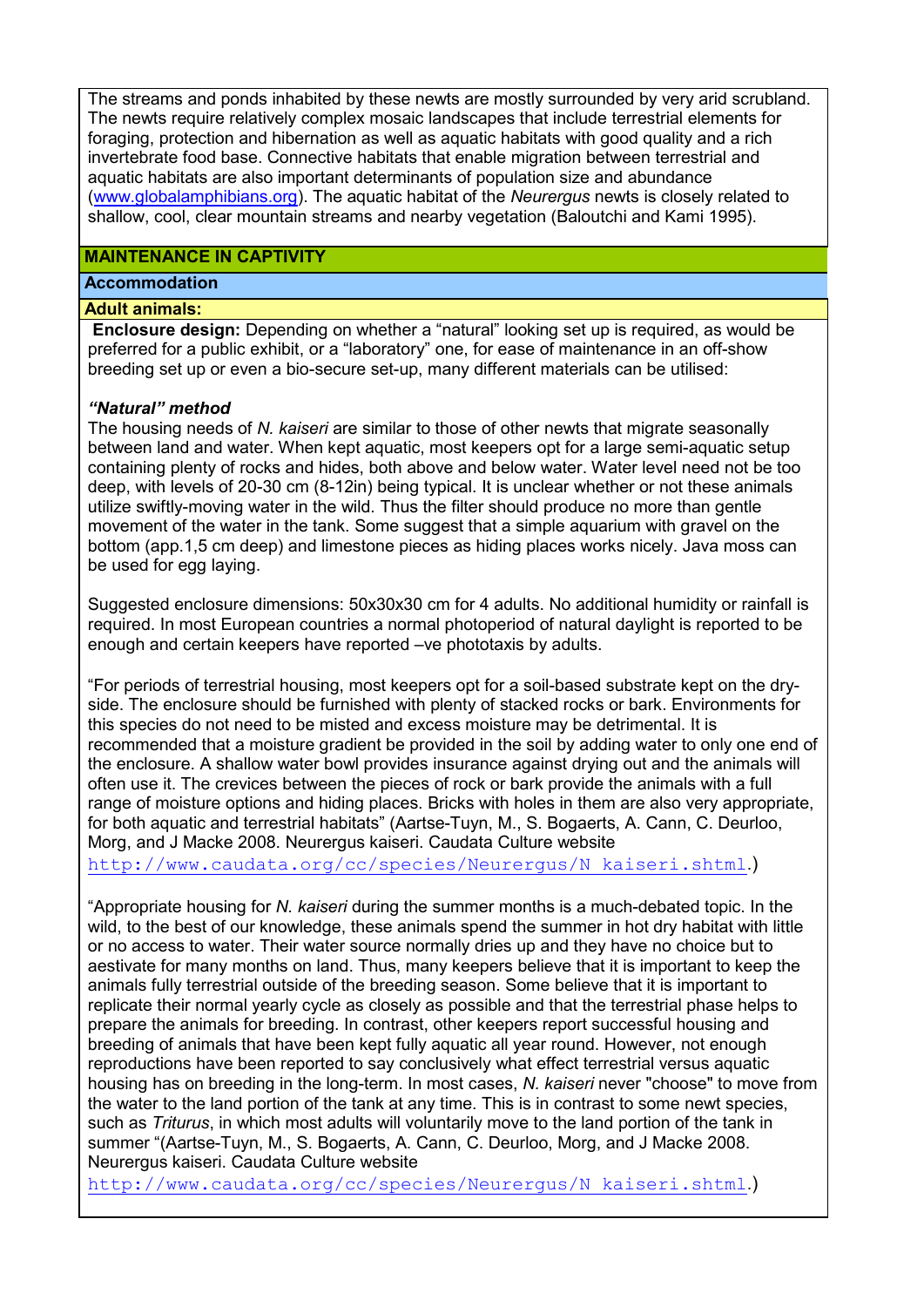# *"Laboratory" and bio-secure methods*

The "laboratory set-up should not differ too much from the natural one in terms of climatic and physical environment offered. However a more 'sterile' and easily maintained range of materials can easily be incorporated.

#### *Bio-secure methods*

These standards are based upon those reported in the proceedings of the *CBSG/WAZA Amphibian Ex situ Conservation Planning Workshop, El Valle, Panama, 12-15th February 2006*. Which standard that should be recommended for *N. kaiseri* in the future, is too early too say even if EAZA amphibian list recommends both conservation and education activities. Better safe than sorry when it comes to management?

*Ex situ* breeding of selected amphibian species is recognised as an essential and integral part of the IUCN Amphibian Conservation Action Plan to stem the loss of amphibian species worldwide. However, the emergence of the infectious disease chytridiomycosis (caused by the fungus *Batrachochytrium dendrobatidis*) as a significant factor in the recent decline and extinction of many amphibian species, raises specific challenges for *ex situ* conservation.

Additionally, the difficulty and expense involved in reliably testing amphibians for this disease means that it may often go undetected for extended periods of time and even re-emerge in animals thought to be negative.

Therefore, the safest and most responsible way to proceed with the keeping of all amphibians in captivity is to treat all animals as *potentially* infected (with chytrid and/or other pathogens) and avoid the discharge of potentially infectious water and other materials into the environment (where they may infect local native amphibian populations).

Furthermore, increasing awareness of biosecurity issues and introducing a quarantine-like approach to amphibian husbandry of enclosures/rooms within an institution and between institutions will significantly reduce the risk of an epidemic outbreak of chytridiomycosis (or other disease) in captivity.

Attempting to screen for and treat, known and unknown diseases is no substitute for bio-security – i.e. implementing strict and thorough quarantine and maintaining high levels of barrier management (CBSG/WAZA Amphibian Ex situ Conservation Planning Workshop, 2006).

Biosecurity and husbandry standards can be divided into three categories based on the intended Role of the animals in captivity.

## **Basic**

Specimens maintained *ex situ* for **Educational\*** purposes with no requirement for research and no prospect of release to the wild.

## **BIOSECURITY**

- Separate footwear per room and/or footbaths at entry/exit.
- Treatment/decontamination of **all** waste water from enclosures and rooms housing amphibians prior to discharge/disposal (addition of household bleach at ratio 1:10 by volume).
- Incineration (or disinfection by means of suitable chemicals, heating to 70°C for 25mins, or complete desiccation) of all amphibian enclosure waste – soil, leaves, plants, furnishings, food items, faeces, bodies (after post-mortem examination).
- Escape-proof housing of a size appropriate for species.
- Pest-proof housing (rodents, cockroaches, ants, etc) to prevent pathogen transfer, predation of amphibians, and escape of food insects.
- Water free of pathogens and chemical contaminants.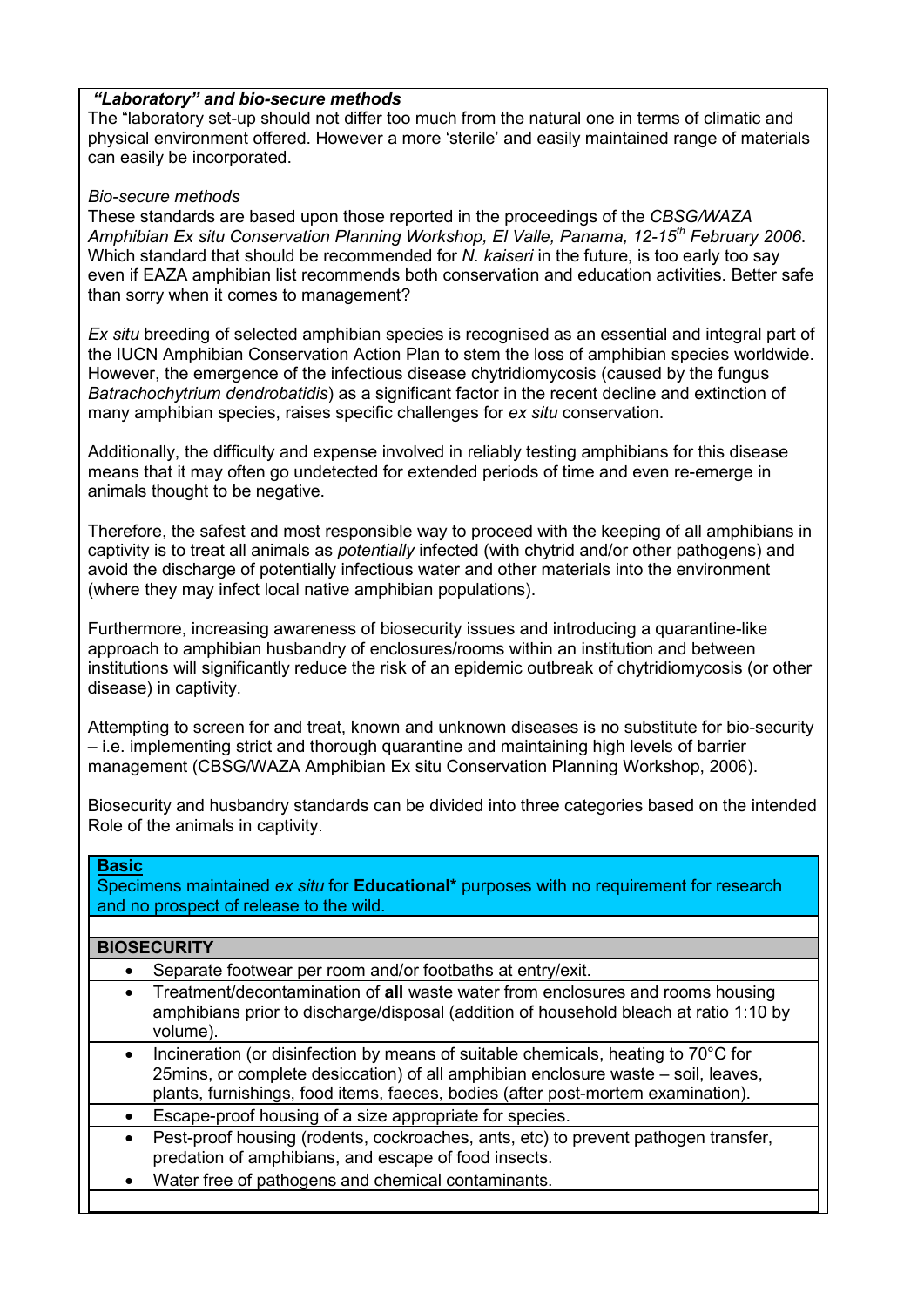|                 | <b>HUSBANDRY</b>                                                                                                                                                         |
|-----------------|--------------------------------------------------------------------------------------------------------------------------------------------------------------------------|
| $\bullet$       | Regular water changes - automated or manual.                                                                                                                             |
| $\bullet$       | Appropriate cage furnishings wherever necessary.                                                                                                                         |
| $\bullet$       | Exposure to natural light (or good artificial equivalent) if exposure is normal in natural                                                                               |
|                 | history of the species.                                                                                                                                                  |
| $\bullet$       | Appropriate temperature/humidity for natural history of the species.                                                                                                     |
| $\bullet$       | Appropriate food, dependent on species - with supplementation (vitamin/mineral).                                                                                         |
|                 |                                                                                                                                                                          |
|                 | <b>Intermediate</b>                                                                                                                                                      |
|                 | Specimens maintained ex situ for Conservation Research <sup>*</sup> purposes with no prospect of<br>release to the wild.                                                 |
|                 | All Basic standards, but also:                                                                                                                                           |
|                 | <b>BIOSECURITY</b>                                                                                                                                                       |
|                 | Individual instruments (tongs, nets, bowls, tanks, pumps, filters etc) per enclosure<br>and/or species.                                                                  |
| $\bullet$       | Change gloves (non-powdered) for each enclosure.                                                                                                                         |
| $\bullet$       | Design of enclosure should minimize keeper/animal contact.                                                                                                               |
| $\bullet$       | Maximize use of automation in water quality maintenance/watering.                                                                                                        |
| $\bullet$       | Maintain a consistent/directional flow of husbandry routine - from low risk and high                                                                                     |
|                 | importance species/individuals to high risk and lower importance species/individuals.                                                                                    |
|                 |                                                                                                                                                                          |
|                 | <b>HUSBANDRY</b>                                                                                                                                                         |
|                 |                                                                                                                                                                          |
| $\bullet$       | Climatic conditions (lighting, photoperiod, temperature, rainfall, humidity, etc) should<br>follow the natural cycle for the species and be automated wherever possible. |
| $\bullet$       | Highest level of record-keeping.                                                                                                                                         |
|                 |                                                                                                                                                                          |
| <b>Advanced</b> |                                                                                                                                                                          |
|                 | Specimens maintained ex situ for conservation breeding purposes                                                                                                          |
|                 | (Ark/Rescue/Supplementation)* with the ultimate expectation of release to the wild.                                                                                      |
|                 | All Basic and Intermediate standards, but also:                                                                                                                          |
|                 |                                                                                                                                                                          |
|                 | <b>BIOSECURITY</b>                                                                                                                                                       |
|                 | One species or local assemblage of species per room/unit - a state of permanent<br>quarantine.                                                                           |
| $\bullet$       | Separate uniforms/overalls per room (stays in room unless disposable).                                                                                                   |
| $\bullet$       | Food coming from known and trusted source; 3-month period of familiarization with                                                                                        |
|                 | natural food types recommended prior to any release.                                                                                                                     |
| $\bullet$       | Pre-release, monitor condition of specimens to determine fitness for release -                                                                                           |
|                 | thorough health screening including; regular and frequent PCR screening for chytrid                                                                                      |
|                 | fungus over several months; screening for Ranavirus; regular bacteriological and                                                                                         |
|                 | parasitological screening; and thorough necropsy and histological examination of                                                                                         |
|                 | deceased animals and a representative subset of the intended release animals – see                                                                                       |
|                 | Pessier, A. P. (In press): Management of disease as a threat to amphibian                                                                                                |
|                 | conservation. International Zoo Yearbook, 42, for a comprehensive overview of                                                                                            |
|                 | amphibian health screening needs.                                                                                                                                        |
|                 |                                                                                                                                                                          |
|                 |                                                                                                                                                                          |
|                 |                                                                                                                                                                          |
|                 | <b>Recent metamorphs:</b><br>90x50x40 cm aquarium adequate for about 70 youngsters; aquarium filter was needed for such a                                                |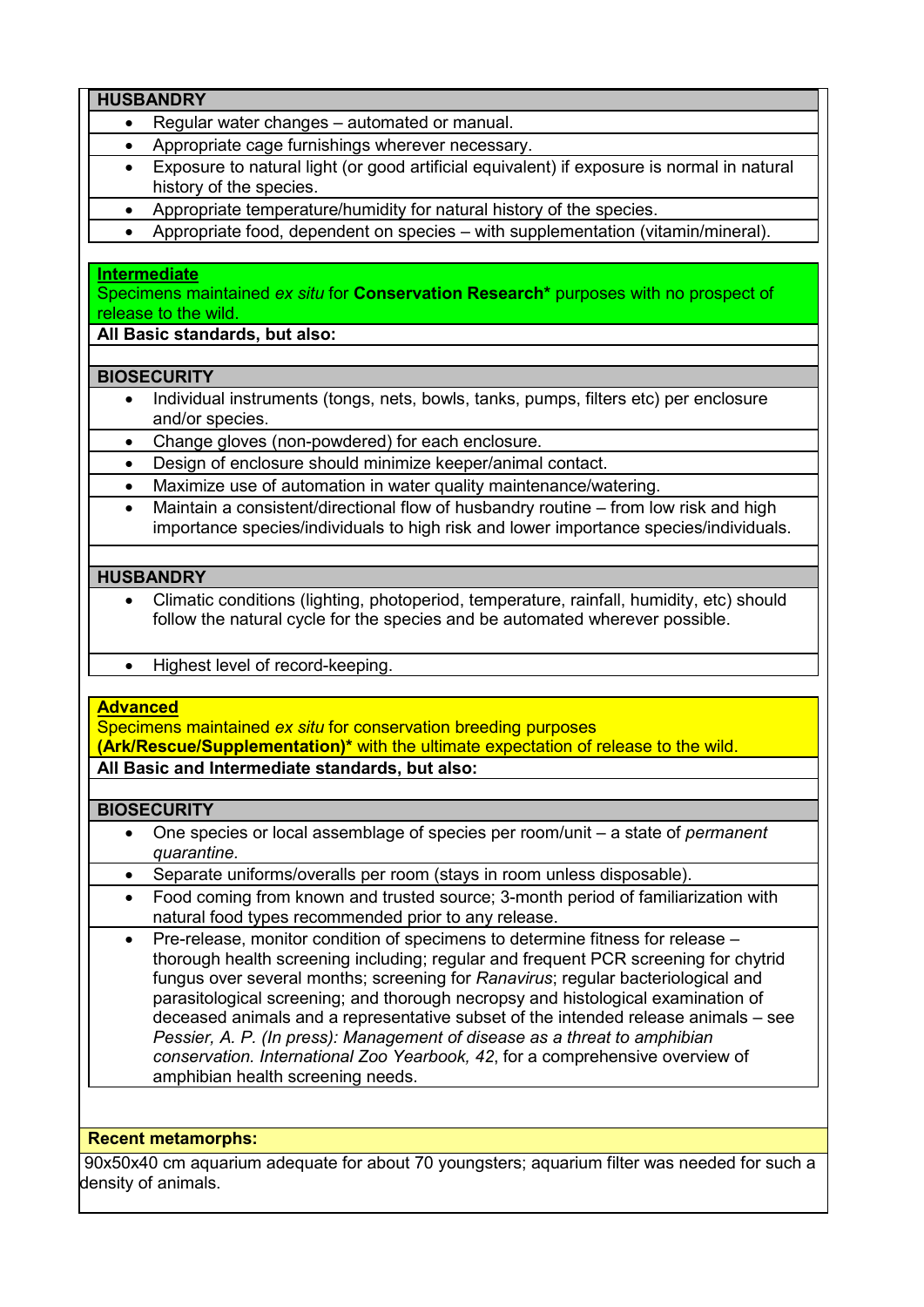Limestone pieces as hiding places, no gravel. 12/12 hours photoperiod.

#### **Larvae:**

Plastic tanks of different size. No furniture necessary – but may be beneficial. It is possible to keep the juveniles in water all the time, if they have a place where they can stay just at water level to prevent drowning during metamorphosis. There are also experience of raising juveniles in a more terrestrial setting. Either way is reported to work fine, but the juveniles that are raised aquatic seems to grow faster (pers. comm)

## **Life-support details:**

Temperatures of between 15-25°C (60-68°F) are appropriate, although this species can tolerate temperatures up to 30°C (86°F) when housed on land. During winter, terrestrial animals have been taken down to near-freezing temperature without ill effect, although this is not recommended due to the risk of freezing. Even at temperatures approaching freezing, the animals remain active and feed. A cold (5-10°C; 40-50°F) terrestrial period in late autumn and early winter seems to stimulate breeding, as is the case for *N. strauchii*. See Reproduction section for more details.

#### **Diet**

#### **Food items:**

**Adult, during terrestrial period**: *Chironomus* sp., Enchytraeidae (white worms), crickets and cockroaches of appropriate size, earthworms (whole or chopped), lesser wax worms, large fruit flies, maggots, tropical woodlice.

**Adult, during aquatic period**: the usual assortment of newt foods such as earthworms, live/frozen bloodworms, etc. They are not picky eaters.

**Recent metamorphs and juveniles**: *Chironomus* sp., Enchytraeidae (white worms).

**Larvae**: *Daphnia*, *Artemia salina*, *Gammarus*, chopped white worms as they grow large enough. It is important to feed the larvae *Daphnia*, *Gammarus* or other crustaceans in order for them to develop the species' normal orange-red coloration after metamorphosis.

#### **Feeding method:**

**Adults**: Just put the food into water, usually in the evening.

**Larvae**: The same as adults.

## **Reproduction**

**Social structure:**

Breeding groups of 1.3 are recommended.

#### **Temperature manipulations:**

"Although the native habitat of *N. kaiseri* is generally hotter than that of the other *Neurergus*, most successful captive reproductions have been achieved under conditions nearly identical to those used for *N. strauchii*.

Sparreboom et al. 2000 reported courtship behaviour after a winter cooling at 17°C and introduction of the animals into water in February.

However, Bogaerts reports that he was unable to breed them under these conditions; the females were pregnant, but the males did not come into breeding condition. Better success was achieved when the animals were kept below 10°C (50°F) for a few weeks.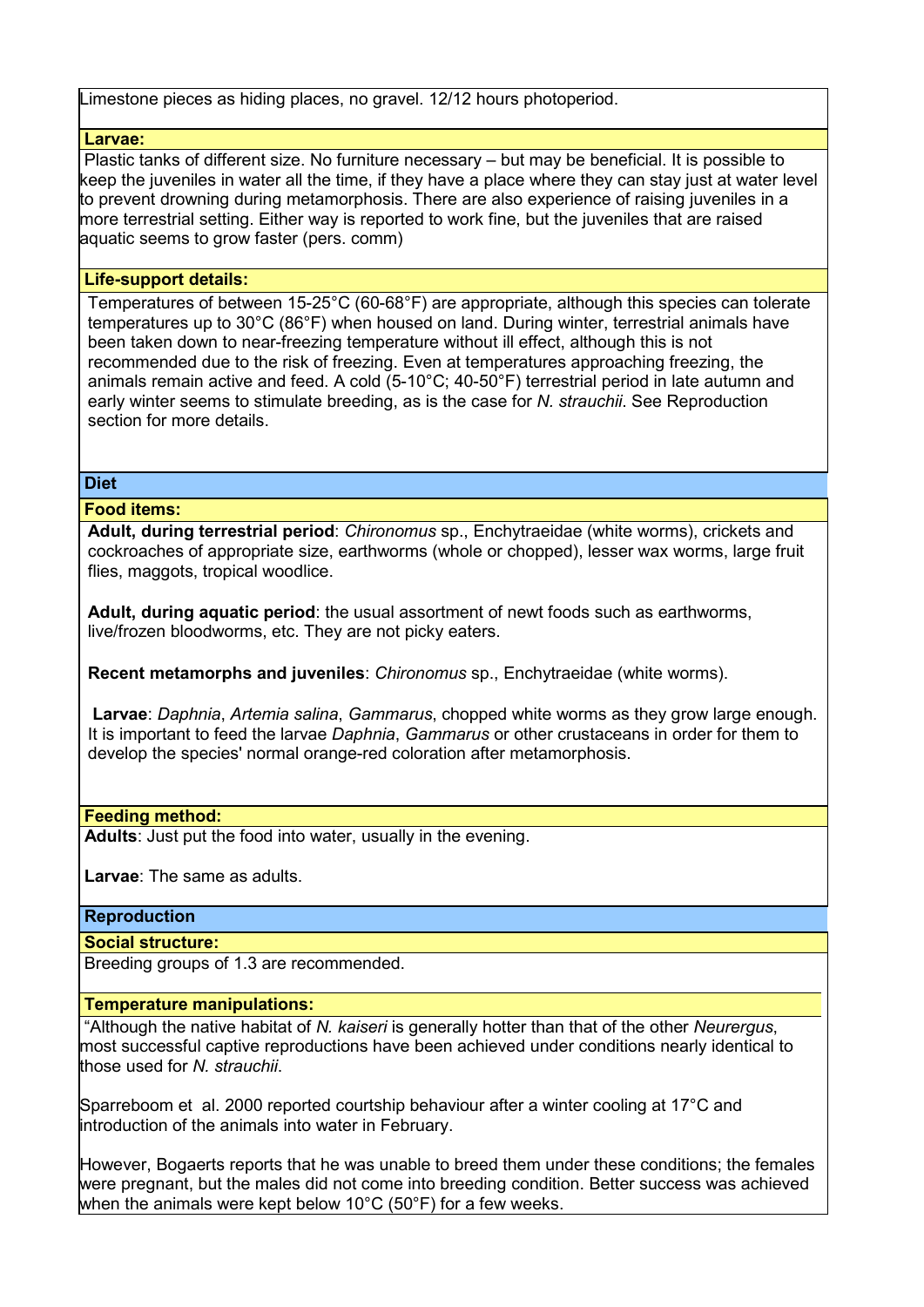Alan Cann has had breeding success with a winter cooling period at 8-15°C (46-59°F).

Most breeders keep the animals in a place where they receive natural light or artificial light that mimics the natural photoperiod. For animals that are cooled under terrestrial conditions, the animals should be warmed up to spawning temperatures slowly, over several days.

Feed generously and allow them to enter the water for spawning when they are ready. They will usually enter the water very quickly"(Aartse-Tuyn, M., S. Bogaerts, A. Cann, C. Deurloo, Morg, and J Macke 2008. Neurergus kaiseri. Caudata Culture website http://www.caudata.org/cc/species/Neurergus/N\_kaiseri.shtml.)

Other breeders report that the animals stay aquatic year-round, with temperatures in winter from 6-12C. They lay a few eggs at these low temperatures as well (they start in late November), but increase output dramatically as the temperatures rise for spring (generally late February) (pers. comm.).

#### **Courtship and spawning:**

Males "dance" around females, spawning usually later. Females stick eggs to substrate (e.g. Java moss). Eggs were laid during 3 months (not sure it was the same female all the time, pers comm).

#### **Care of eggs and larvae: Eggs:**

*N. kaiseri* eggs are larger than the eggs of other *Neurergus* species. In nature eggs are deposited singly on rough surfaces. Unlike other *Neurergus*, which ordinarily lay eggs on the underside of stones*, N. kaiseri* also use vegetation for laying their eggs. The eggs are laid away from light, but not always on the underside of stones.

 In captivity, eggs are deposited in many different locations in the tank - on stones, rocks, plants, glass - and many are laid in illuminated areas The eggs can be moved to another tank. Methylene blue is recommended for disinfection if necessary but most eggs develop successfully without disinfection.

 Eggs are normally incubated at a similar temperature to that at which they were laid. The larvae are easy to raise and do not ordinarily encounter problems.

## **Larvae:**

Larvaes can without problem be raised in water temperature down to 10°c and they are still eating a little bit.

Experiences in breeding and raising this specie is very small for the moment, many breeders try different way to do it and it seems to works well. First conclusions about N kaiseri is that the breeding and raising are not very difficult and they are strong juveniles and easy eaters.

Larvae should be moved to plastic tanks after hatching, water level in the tanks from 5 to 40 cm (no difference observed). Water changed depending of the density and food type, usually 1-2 times a week up to 100%. Temperature from 17.5 to 24C, an average 21 $^{\circ}$ C. Tadpoles are best housed communally with their clutch-mates. The larvae are easy to raise and do not ordinarily encounter problems. It is important to feed the larvae *Daphnia*, *Gammarus* or other crustaceans in order for them to develop the species' normal orange-red coloration after metamorphosis. Metamorphosis can be slow, with the juveniles sometimes attaining adult coloration before loosing their gills.

After 2 months, it is wise to keep max 6 tadpoles per tank. Keep them all the time in water but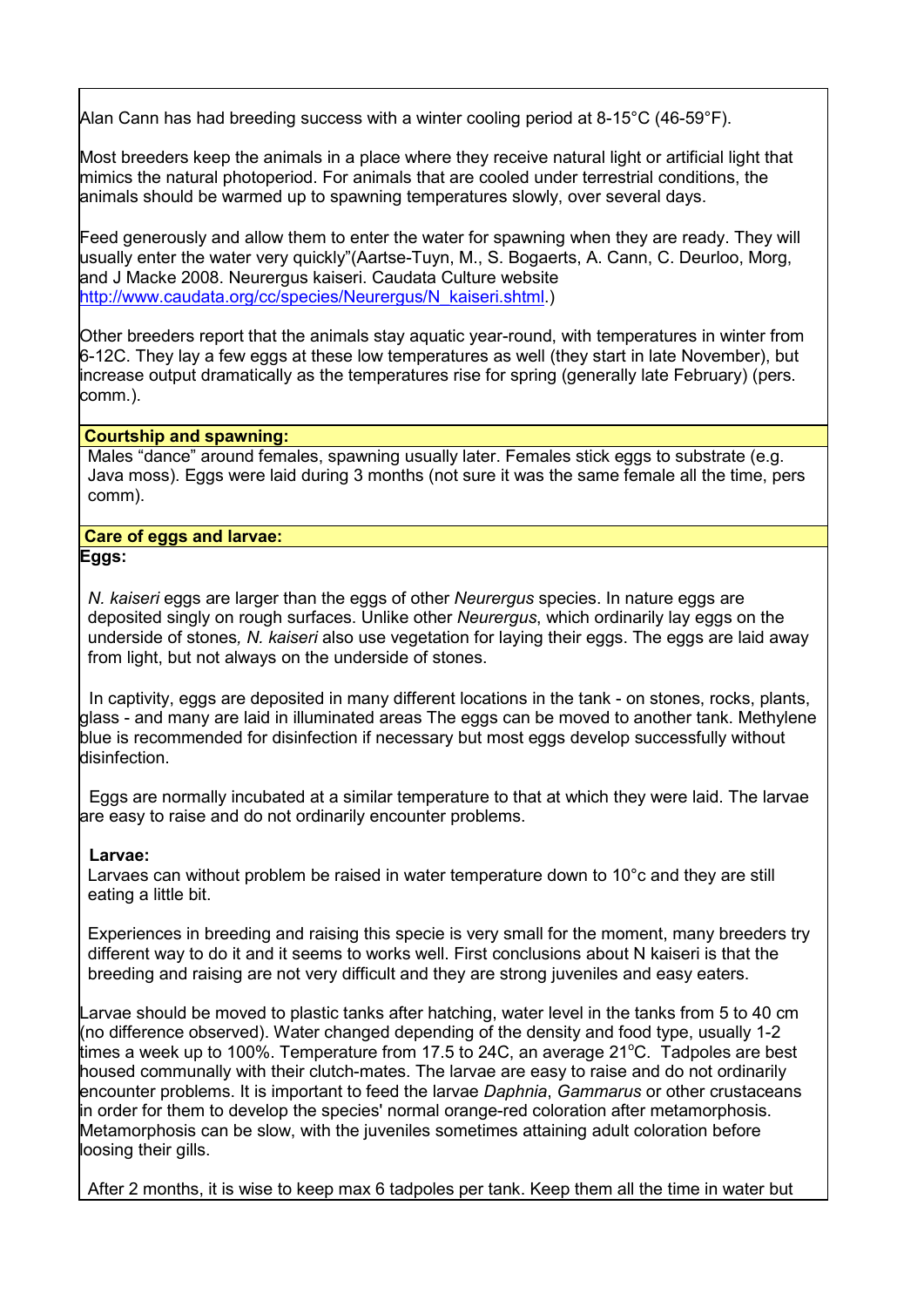with Java moss and change water each or second weeks max. The water level should only be 4, 5 cm. Add some bark or small terrestrial items at the metamorphose, otherwise drowning might be a risk (pers. comm.).

 At metamorphosis the animals may move to land. Juveniles can be raised in terrestrial setups, arranged as described above. Bogaerts also reports raising them in an aqua-terrarium without problems. Even if they are kept terrestrially they will often enter water to search for food. Juveniles are generally robust and hardy, with very good appetites. They can grow very quickly, with well-fed juveniles doubling in size in only a few months (www.caudata.org).

#### **Other details:**

#### **Handling and transport:**

The animals should be handled with great care and wet, gloved hands.

When being transported they should be packed into plastic cartons with sufficient air holes, the type used for invertebrate live food are ideal, and cushioned with damp moss or damp toxin free paper tissues. This is to prevent desiccation and injury during transport.

All transportation should conform to the Welfare of Animals during Transport Order 1994, and IATA regulations if being transported by air. An 'Animal Transport Certificate' should accompany the animals during their journey and their containers should in no way compromise their welfare.

#### **Population management:**

To be determined from Taxon Management Plan

#### **References**

## **Unpublished reports and bibliography:**

Aartse-Tuyn, M., S. Bogaerts, A. Cann, C. Deurloo, Morg, and J.Macke. 2008. Neurergus kaiseri. Caudata Culture website,

http://www.caudata.org/cc/species/Neurergus/N\_kaiseri.shtml

Baloutchi M., Kami H.G. (1995) Amphibians of Iran. Teheran University Publications. Teheran.

Carey C., Alexander M.A., (2003) Climate change and amphibian declines: is there a link? Divers. Dist. 9: 111-121

Chinchar V.G., (2002) Ranaviruses (family Iridioviridae): emerging cold-blooded killers. Arch. Virol. 147: 447-470

Haller-Probst, M., H.H. Schleich. 1994. Vergleichende osteologische Untersuchunen an einigen Urodelen Eurasiens. *Courier Forsch, Inst. Senckenberg* 173: 23-77.

Sparreboom, M., S. Steinfartz, G. Schultschik. 2000. Courtship behavior of *Neurergus* (Caudata: Salamandridae). *Amphibia-Reptilia* 20: 1-11.

Steinfartz, Vicario, Arntzen, and Caccone, 2007, J. Exp. Zool., 308B: 139-142

Weisrock, Papenfuss, Macey, Litvinchuk, Polymeni, Ugurtas, Zhao, Jowkar, and Larson, 2006, Mol. Phylogenet. Evol., 41: 855-857

Wright, Kevin M., Whitaker, Brent R. (2001) Amphibian medicine and captive husbandry. Krieger publishing company, Malabar, Florida, USA